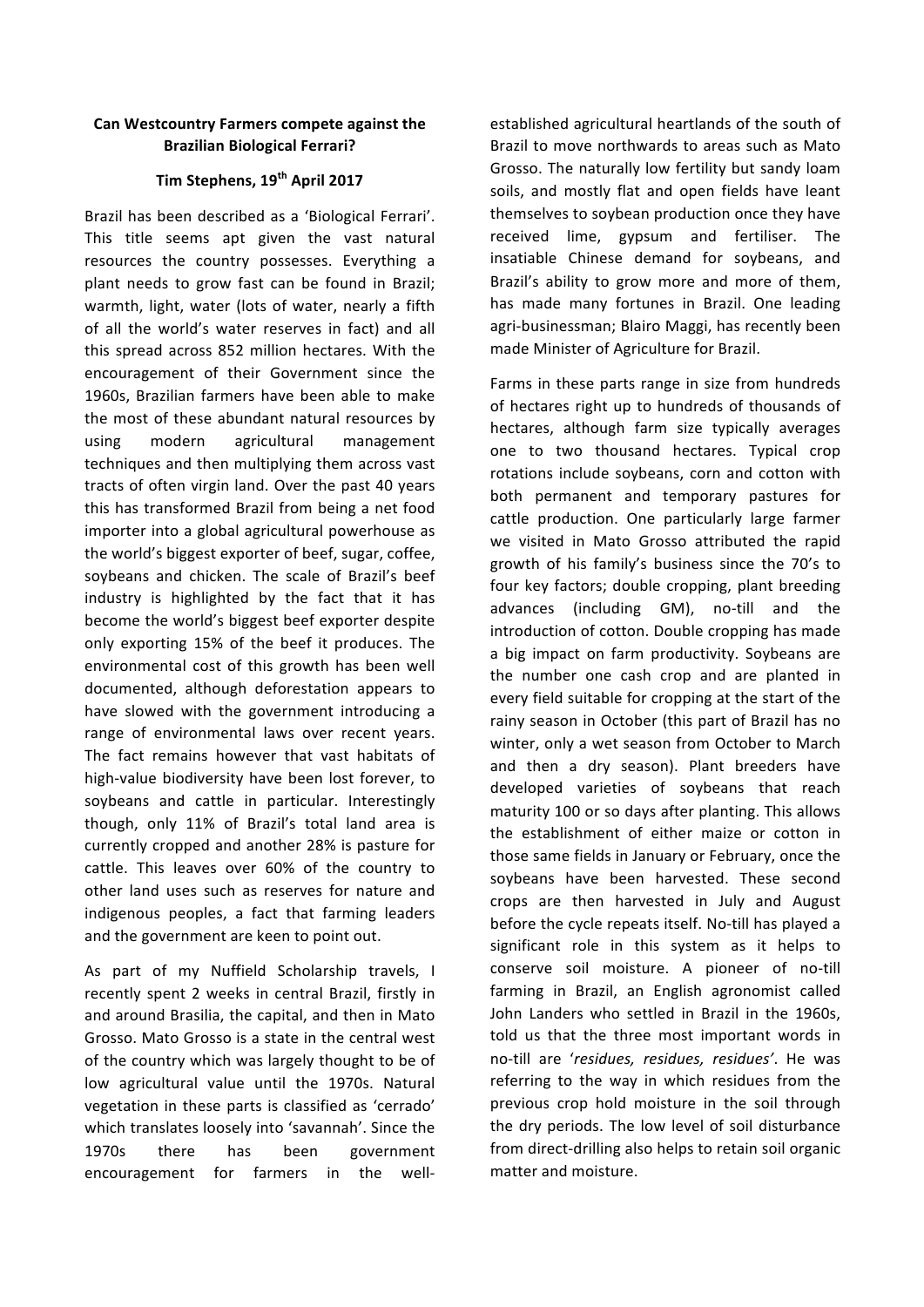Sustainable intensification is a term frequently mentioned by industry figures in Brazil, especially in relation to the beef sector. A statistic which was mentioned by several farmers and advisers who we met is that there are approximately 200 million cattle in Brazil grazing about 200 million hectares of pasture. This is a low stocking rate and reflects the generally poor productivity of both the pastures used for cattle production and the main Zebu breed of cattle there. With the global demand for soybeans continuing to increase much of this pasture is being converted to grow crops. With deforestation slowing, and therefore less 'new' land being created, this is pushing up land prices and rents so that beef producers are having to become more productive. The main methods they are using to increase stocking rates are reseeding, liming, use of fertiliser, splitting of fields into smaller paddocks and improvements to water supply for cattle drinking. There are also national breeding programmes for boosting growth rates in the Zebu breed. The relevance of all this to sustainable intensification is that if stocking rates were to double through widespread adoption of all these practices by beef farmers, it would release up to 100 million hectares of pasture for growing crops rather than needing to cut down more forests. In some cases it can also free up land for reforestation and buffer strips beside watercourses, as required in some places by the Government's 'Forest Code'. We met an agronomist who is working for an NGO which is trying to improve the productivity of cattle ranchers in the Amazon region. A common problem in the tropics is that pastures in newly cleared forest grow quickly to start with but then give up, a phenomenon known locally as 'sudden death'. Ranchers then abandon this land and move into newly cleared areas before the process repeats itself. The NGO is trying to improve the ranchers' pasture management so that they can make best use of the land already cleared, rather than have to continually clear more land ahead of themselves. 

So where next for Brazilian agriculture? I travelled home from Brazil feeling that barring any major natural or man-made disasters, it would be a long time before the world runs out of food, such is the even greater productive potential of countries such as Brazil. Some people describe Brazil as exporting water to China in the form of soybeans. With Brazil's abundance of freshwater vet relatively limited use of irrigation across much of the country, there is scope to boost production further by irrigating on a wider scale. One of the most interesting contrasts in Brazil is the high level of efficiency and management displayed by its agribusiness, compared with the less than efficient way that the country is run as a whole. This is called the 'Custo Brasil', best translated as the 'cost of doing business in Brazil'. Whilst international investors are still piling into Brazilian agriculture, and not too dissuaded by the 'Custo Brasil', local businessmen and women complained that the country continues to suffer from a complex tax system, excessive bureaucracy and under investment in transport infrastructure. Last month's Brazilian meat scandal has resulted in worldwide attention on the meat processing industry. A two-year government investigation has resulted in a number of meat packing plants being raided by officials. Some are alleged to have been bribing meat inspectors and adulterating meat. Despite all of this, Brazilian agriculture is moving ahead quickly and establishing more processing capacity to add value to its food, fibre and energy crops rather than export them in their basic form. We witnessed an example of this in Mato Grosso where a co-operative of cotton farmers has recently invested US\$45m in a factory to produce cotton thread rather than sell it as bales of raw product. Roads will slowly improve, and the country will also make better use of rail and waterways in order to reduce the very high transport costs of getting produce from inland to seaports. Some of this investment may come from the private sector, and possibly China. It also seems likely that Brazil will gradually improve the public image of its agricultural industry and implement greater food safety and traceability whilst also raising animal welfare and environmental standards.

In terms of what future Westcountry farmers have in a post-Brexit world where free trade with